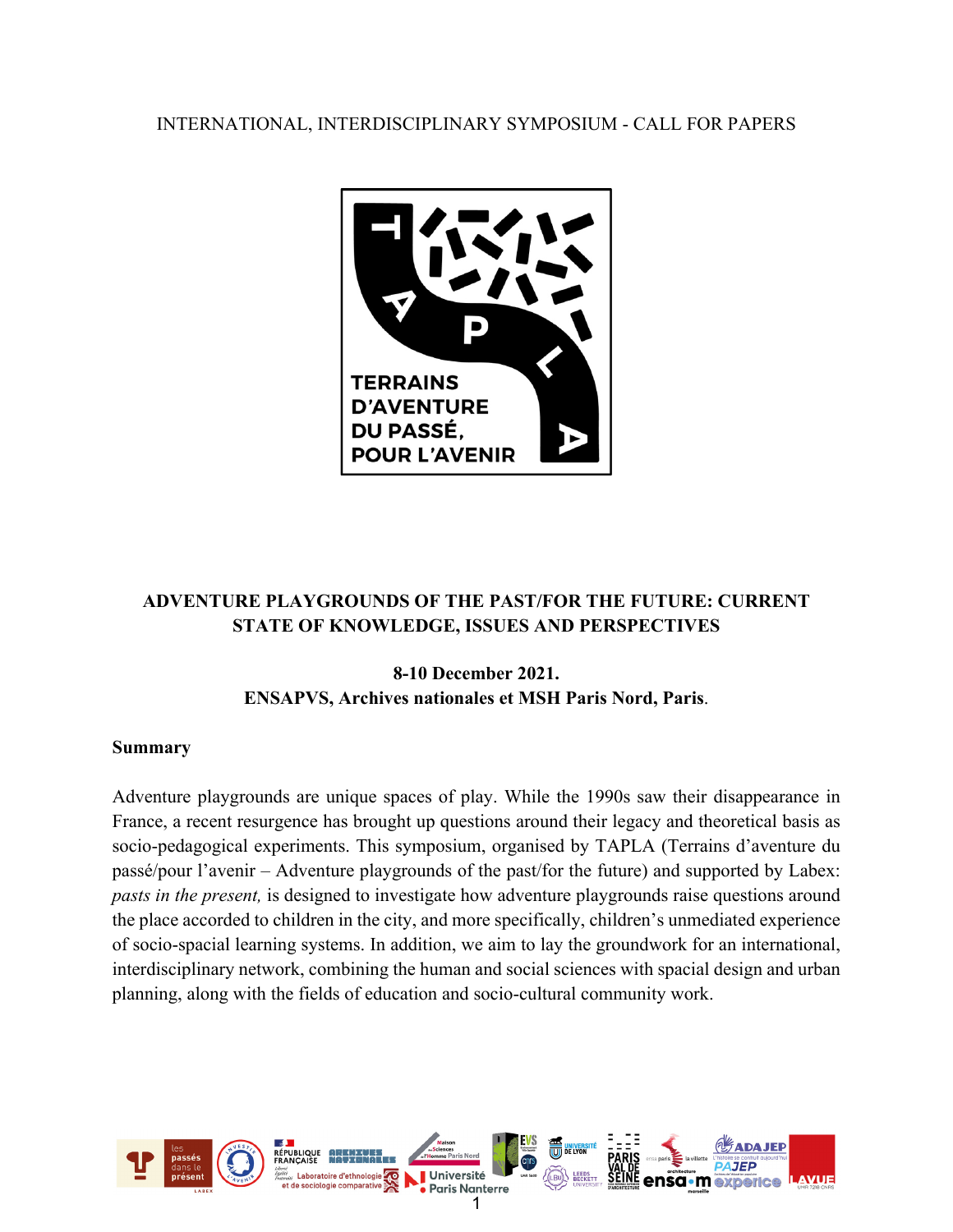## **Description**

Adventure playgrounds (spaces for learning through play) first arose in Denmark in 1943, as a (temporary) educational response to a crisis situation. The junk playgrounds in the vacant lots of bombarded cites, provided an opportunity for post-war society to channel the energies of disoriented youth, at a time when the line between resistance and delinquency was blurred (Kozlovsky, 2006). In cities, the widespread shortages of the first years of Reconstruction justified acts of appropriation, reuse, repurposing and waste conversion. Adventure playgrounds therefore filled not only a social vacuum – with educational play used as a means to influence child behaviour (Cohen, 2007, p. 32), but also a spacial vacuum – as they responded to the urgent need to build on urban ruins (Kozlovsky, 2008). Adventure playgrounds gained remarkable popularity in Great Britain at the end of the Second World War (Allen of Hurtwood, 1968). From the 1960s, adventure playgrounds appeared in Switzerland, Germany, Wales and Belgium. They first appeared in France in the 1970s, where they became known as "*terrains d'aventure*" or "*terrains pour l'aventure*". The first French adventure playground was opened in Paris in 1971. However in France, these educational and spacial experiments were not to last, unlike those of its European neighbours (Switzerland, Great Britain and Germany in particular), which continue to this day.

There is now real value in gathering, organising and updating available resources on adventure playgrounds. It is clear that the majority of work from French sources dates back to the 1980s and earlier. The available publications (D'Allaines-Margot, 1975 ; Savoye, 1978 ; Vergnes et al., 1975) and photographic documents (Flatard et Prémel, 1982), mainly relate to past experiences. When adventure playgrounds are cited today, it is often as mythologised, utopian educational spaces, belonging strictly to an idealised past. The accounts of the closure of the last adventure playground in Paris in 2007 (on the blog *Les Petits Pierrot*, and in the recent work of François Grandeau (2020)), depict these spaces as innovative experiments that are nonetheless shaped by an outdated model that has proved difficult to shake.

Today, adventure playgrounds are little understood in the field of socio-cultural community work, where they are often perceived in a negative light, and as conflicting with usage and safety regulations. This symposium is part of a push to rediscover adventure playgrounds and reflects the renewed interest in play spaces in Europe (Newstead, 2019), both from a theoretical and a practical point of view. New spaces and projects have recently emerged in a number of countries (Milne, 2014; Leichter-Saxby & Law, 2015). The growing interest in adventure playgrounds is also evident from the range of publications on the topic for both academic and mainstream audiences (Maclean, Russell & Ryall, 2015; Kilvington & Wood, 2010) and for those looking to work on these kinds of projects.

Adventure playgrounds are both play areas and gardens, spaces for fun and education, construction and recreation, spaces in constant evolution. As hybrid objects, they are ideal for interdisciplinary study. This symposium invites work from such diverse domains as ethnology, anthropology,

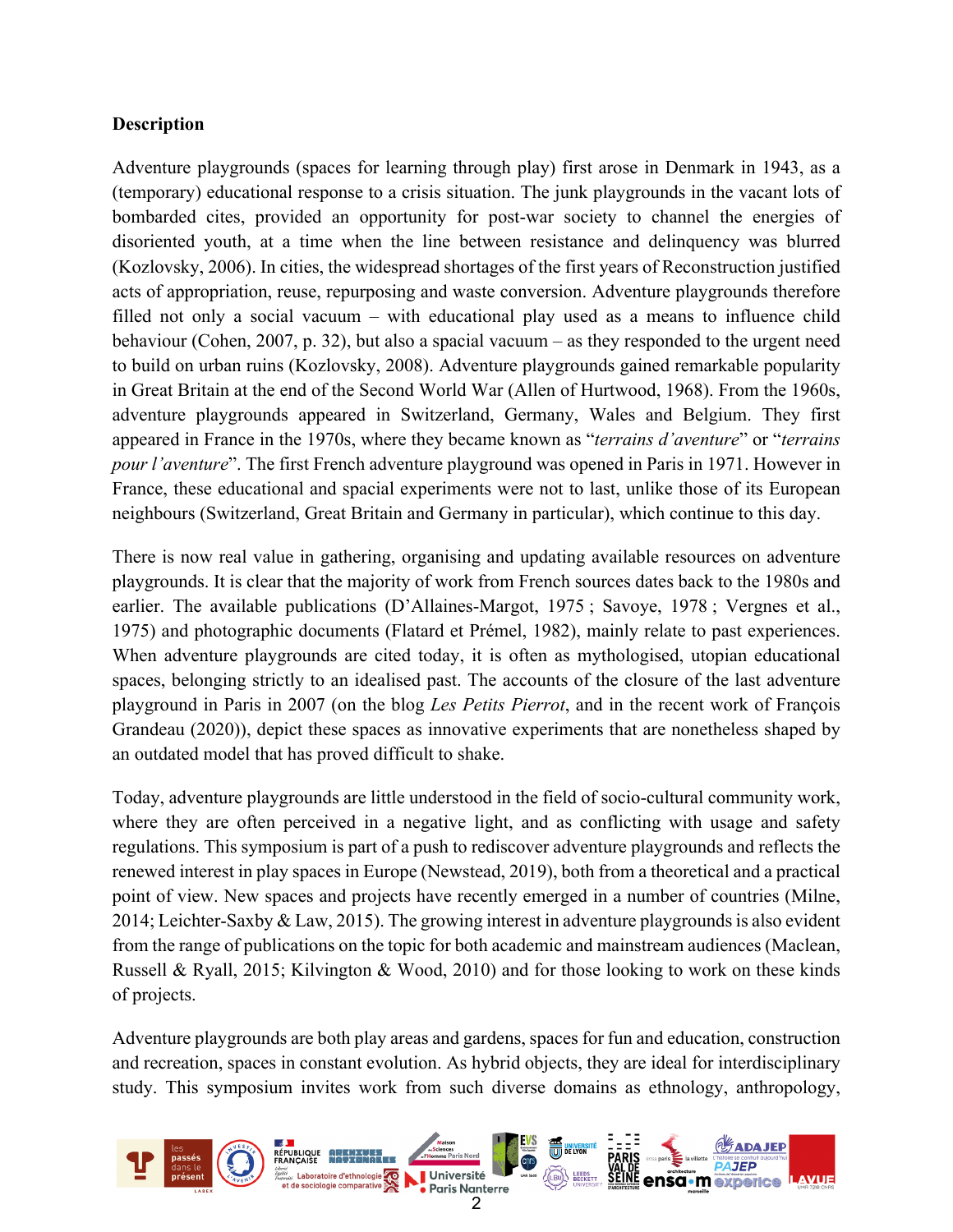history, archival research, urban sociology, education sciences, urban planning, architecture, landscaping, geography and philosophy. We will also take into account the diverse skills of professionals and community members on the ground, who will be invited to share their experiences during the three days of the symposium.

## **Research angles**

A variety of terms are used to describe adventure playgrounds across different countries: *Abenteuerspielplatz* in Germany, s*krammellegeplads* in Denmark, *robinsonspeelplaats* in The Netherlands, *terrains d'aventure* in France and *Jardin Robinson* in Switzerland. The various terms employed not only represent linguistic differences, but also the range of social and spacial approaches to these projects across Europe. What are the different social and spacial structures associated with them? How do they relate to traditional ways of creating urban spaces? And how do they deal with the concept of risk?

Within this symposium, we aim to take a comparative, international, interdisciplinary approach to study the specific ways in which adventure playgrounds are created, and their role in socialisation and play. We want to investigate how adventure playgrounds can help us rethink how we create, not only of spaces of play, but urban spaces inhabited by children more broadly.

The symposium also aims to understand the various temporalities and approaches to the creation and use of adventure playgrounds in light of their relevance today. What do children learn from this formative experience? What are the cultural particularities of each European country? What elements have become obsolete? And why did adventure playgrounds slowly disappear in France and not in other European countries? In addition to tracing the history of the spacial inclusion of children in urban projects and the place given to children by adults in cities, the symposium is also designed to lay the groundwork for a historiography and a typology of the people involved in adventure playground projects.

The current health and environmental crisis has lead to a withdrawal from public space and associated practices, with particular consequences for the space and time allocated to socialising and leisure. We can therefore hypothesise that this unusual situation could lead to changes in work culture, and even new ways of creating space and new leisure practices. What role could adventure playgrounds play in this renewal?

Contributions should approach the topic from one of the **five the following research angles**:

Angle 1: Updating a model from the past: archival sources

The first angle relates to the archival research required to understand the history of adventure playgrounds and the ways in which they could be adapted to contemporary society. This research covers documents from local and national authorities in the relevant countries and from community

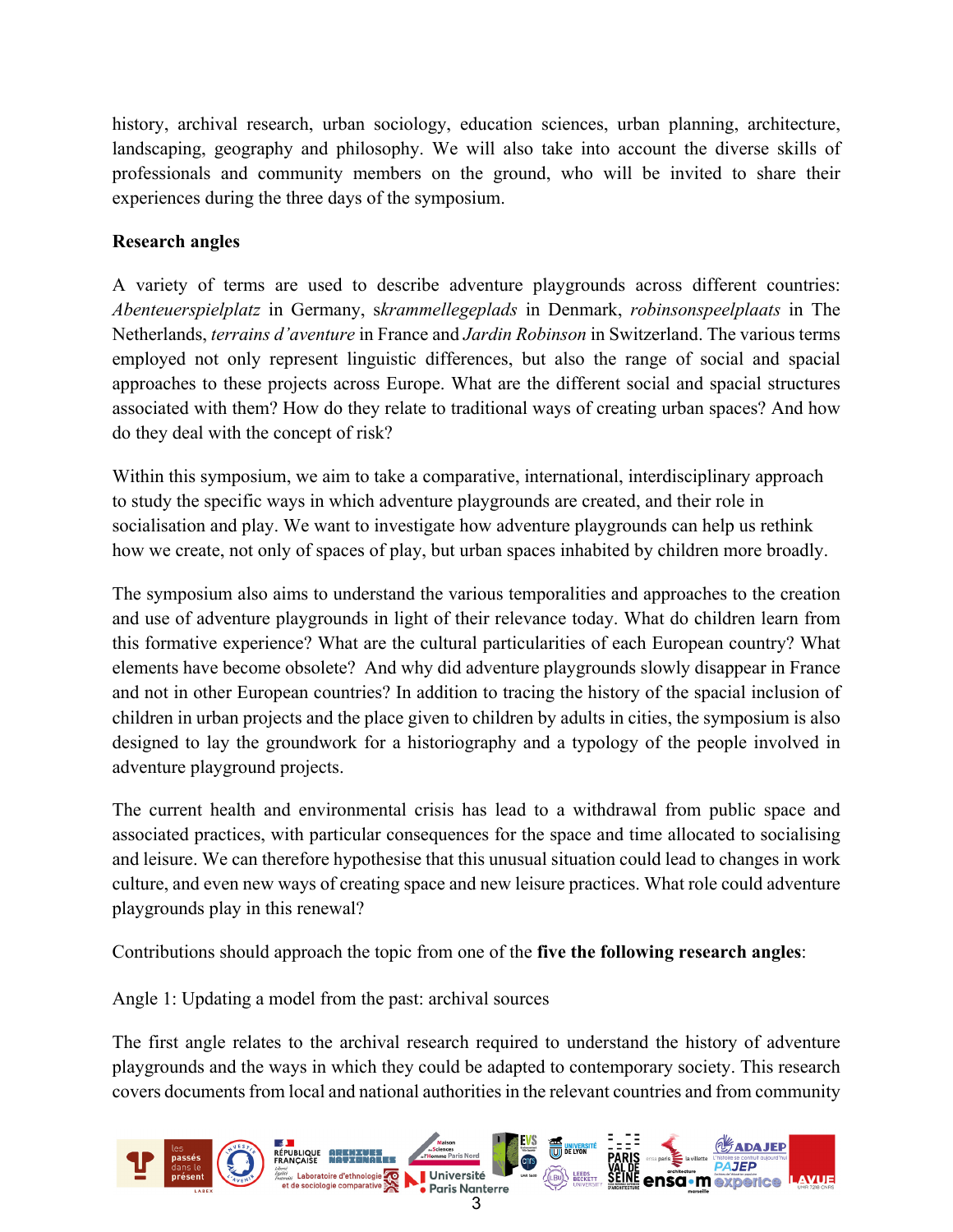organisations and individuals (activists, community workers, designers etc.). This approach raises several issues.

First of all, the issue of how to define the object of study, given that the terminology used to describe adventure playgrounds varies, even within a single country. There is also the question of whether we are in fact dealing with the same object with the same uses across different countries. Comparisons between sources from different countries and different kinds of creators would therefore be useful in order to more clearly define possible nuances, differences and types. Digital models could be generated from sources such as maps, relational databases, timelines etc. Prototype projects would be welcome, as well as suggestions as to how these sources might be used by researchers from other disciplines.

This angle of research will also bring close attention to the genealogy of adventure playgrounds, both in France and internationally, in particular in order to uncover the reasons for their gradual disappearance in France from the 1980s.

Angle 2: The capacity to act, risk-taking and autonomy

The second angle focuses on the freedom to act and take risks afforded to children in adventure playgrounds. This research explores the specific pedagogical approaches involved. The aim is to understand how the freedom granted to children in adventure playgrounds constitutes the basis of a pedagogical project aimed at developing autonomy in thought and action. As spaces of exploration and unmediated experimentation, spaces of "doing" (Ingold, 2017, 2018), adventure playgrounds provide not only physical freedom, but also relational freedom, since adults remain on the sidelines, supporting, rather than restricting the children's actions. In these spaces therefore, children not only learn about their capacity to act on their environment, but also within their social relationships. Research from this angle will look the pedagogical approaches implemented to encourage and provide a framework for this freedom of action. It would therefore be useful to analyse the perspectives of those involved on the ground.

While the conditions under which adventure playgrounds emerged are highly distinct from those of today, lessons may still be learned from their approaches to construction, not only concerning spaces for play, but also the place accorded to children, to unmediated experience, and to "doing" in the sense of interaction between an individual and their environment within a socio-spacial learning system.

Angle 3. Building learning spaces together

The third angle of research relates to the collective nature of building adventure playgrounds. Children, parents and community workers are involved in the creation of adventure playgrounds from conception. Researchers could therefore analyse how this specific approach relates to the learning processes inherent in creating adventure playgrounds. An analysis of the socio-spacial

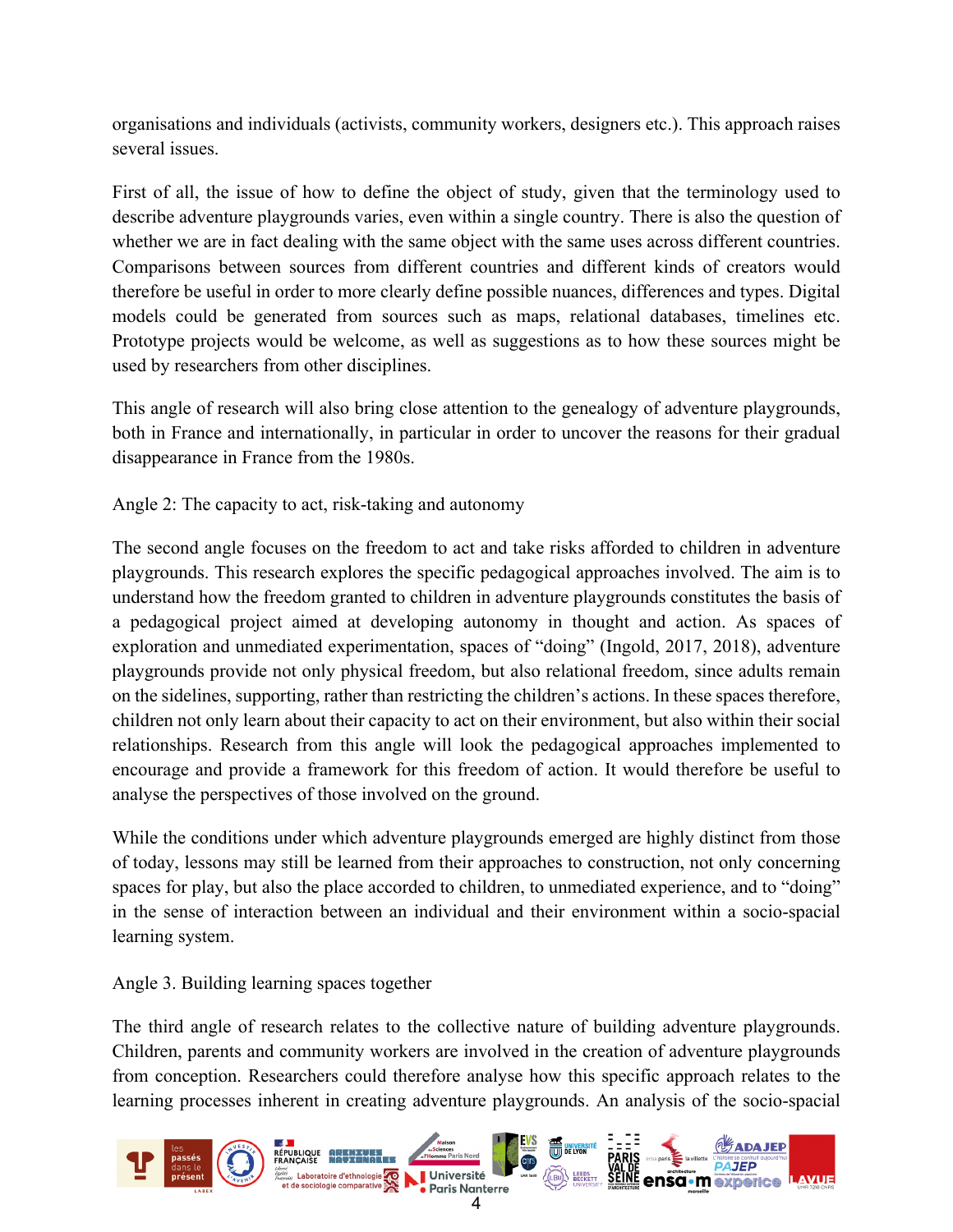organisation of adventure playgrounds, the role of community workers and the distribution of tasks over time and in space through the prism of play, would give insight into the ways in which responsibility and power are shared within adventure playgrounds as a learning project. It could also provide an opportunity to investigate the values and principles of those involved and their relationship to the local environment.

## Angle 4. Build while playing/ Play while building

The fourth angle relates to using play as a means to create space. Children create the space in an adventure playground as they play: they arrange it, adjust it, shape it and destroy it to build it anew. In this specific process, play serves as a framework for unmediated experimentation, challenging traditional approaches to the design of play spaces and educational projects. Understanding this process of play-creation opens up possibilities for rethinking planned design, its norms and functional configuration. Introducing use and users as ways to create space, and accepting the absence of prior planning, provides a new perspective on how space can be designed, created and used. This research would look at: practices, spatialities and stakeholder networks, from the underlying perspective of freedom of action with regards to normative models. From a spatial point of view, what can adventure playgrounds tell us about the design of recreational spaces in particular, and public space in general?

International comparison would help to contextualise any existing mechanisms of normalisation for these spaces, from an architectural point of view and in terms of social practices. This research would also benefit from an historical overview explaining changes and highlighting the turning points (stakeholder organisation, legal frameworks, industrial pressure, social demand etc.), which may have led to new kinds of adventure playgrounds. Feedback from professionals in the areas of socio-cultural community work, but also design (including contractors and contracting authorities) would be welcome.

## Angle 5: Ecology of action and learning about nature

The fifth angle will look at the crossovers, overlaps and relationships between adventure playgrounds and the field of environmental education. There are numerous links between the adventure playground movement and the environmental education movement. As spaces for unmediated experimentation, adventure playgrounds provide pedagogical tools that go beyond environmental awareness, offering an immersive experience of the living environment. Adventure playgrounds are ways of temporarily reclaiming urban waste zones. They implement an ecology of action based on recycling and reusing materials, and bring together local stakeholders. As such, they have much to teach us about the creation of resilient, efficient, sustainable spaces. How do adventure playground projects approach environmental and ecological issues? How can the founding principles of adventure playgrounds contribute to environmental education? How can 21<sup>st</sup> century adventure playgrounds contribute to environmental transition?

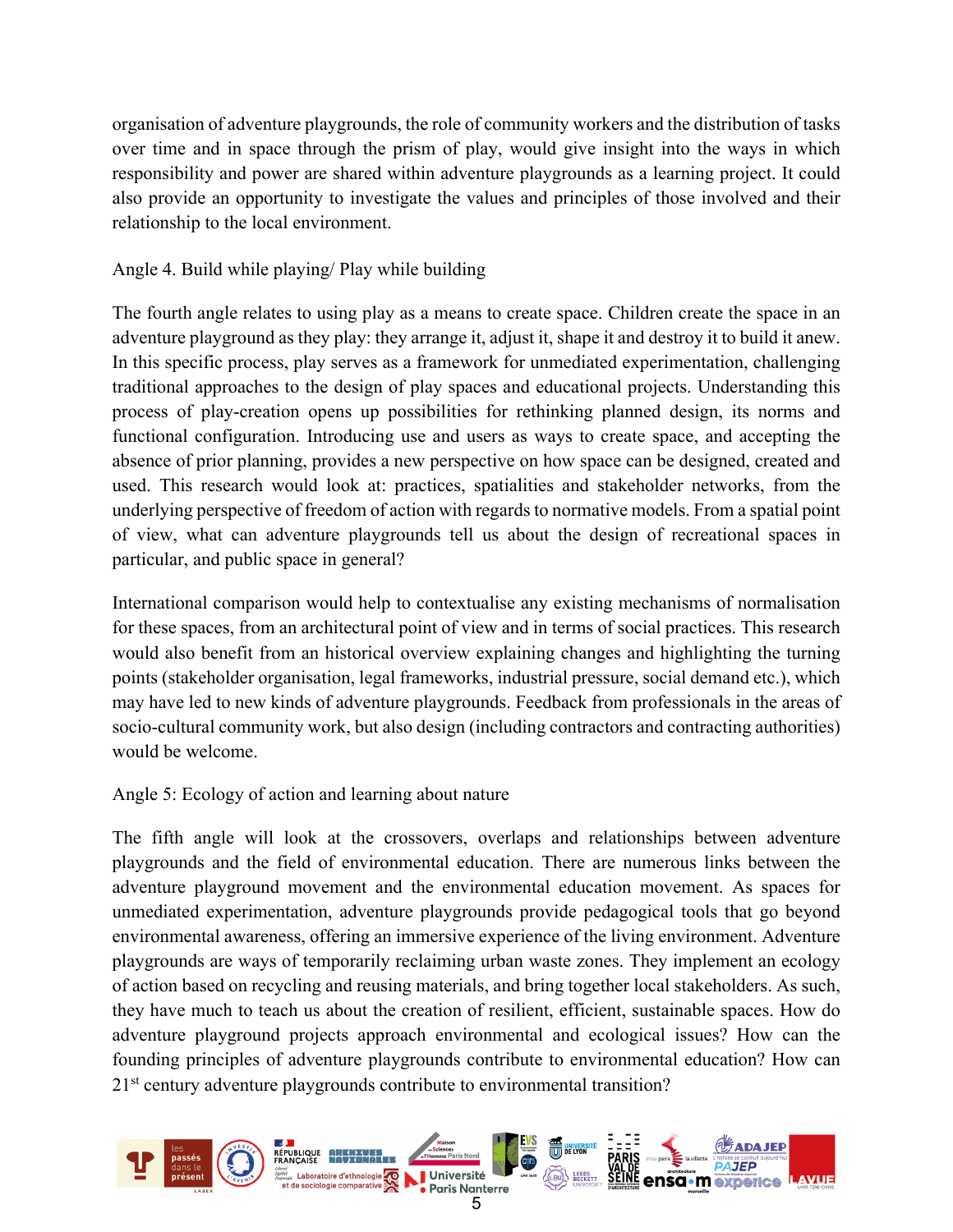## **Submission**

Language: French or English

Papers on various kinds of research (theoretical, empirical etc.) and current or future practical experiments are welcome.

Contributions may:

- be part of a round table or workshop including at least three papers;
- be presented individually (20') as part of a panel with other papers chosen by the organising committee;
- be presented as a short video (10' maximum).

Paper proposals (3000 characters maximum including spaces) will present the research topic, issue and hypothesis, the field and methodology used to gather data (or, systematic corpuses of sources if the research does not involve fieldwork).

Proposals will include the following information in order:

- The last and first names of the author(s)
- Their position and institution
- Email address
- The paper title
- The paper proposal (3000 characters maximum including spaces)
- A selective bibliography (3-5 references)
- 5 keywords
- The proposal title and summary (1500 characters including spaces).

Proposals must be sent in Word or .rtf format to: tapla.colloque@gmail.com, **by May 31, 2021 at the latest.** 

Proposals will be chosen on the basis of their scientific rigour and the originality of their empirical or theoretical content, or according to the value and quality of their experimental approach. Summaries (1500 characters) of the chosen proposals will be feature in the symposium's publication.

Please make sure you:

1- Write "Colloque TAPLA 2021-proposition" in the subject line of your message

2- name your file: (Name)-Colloque TAPLA 2021.doc

**Schedule** 

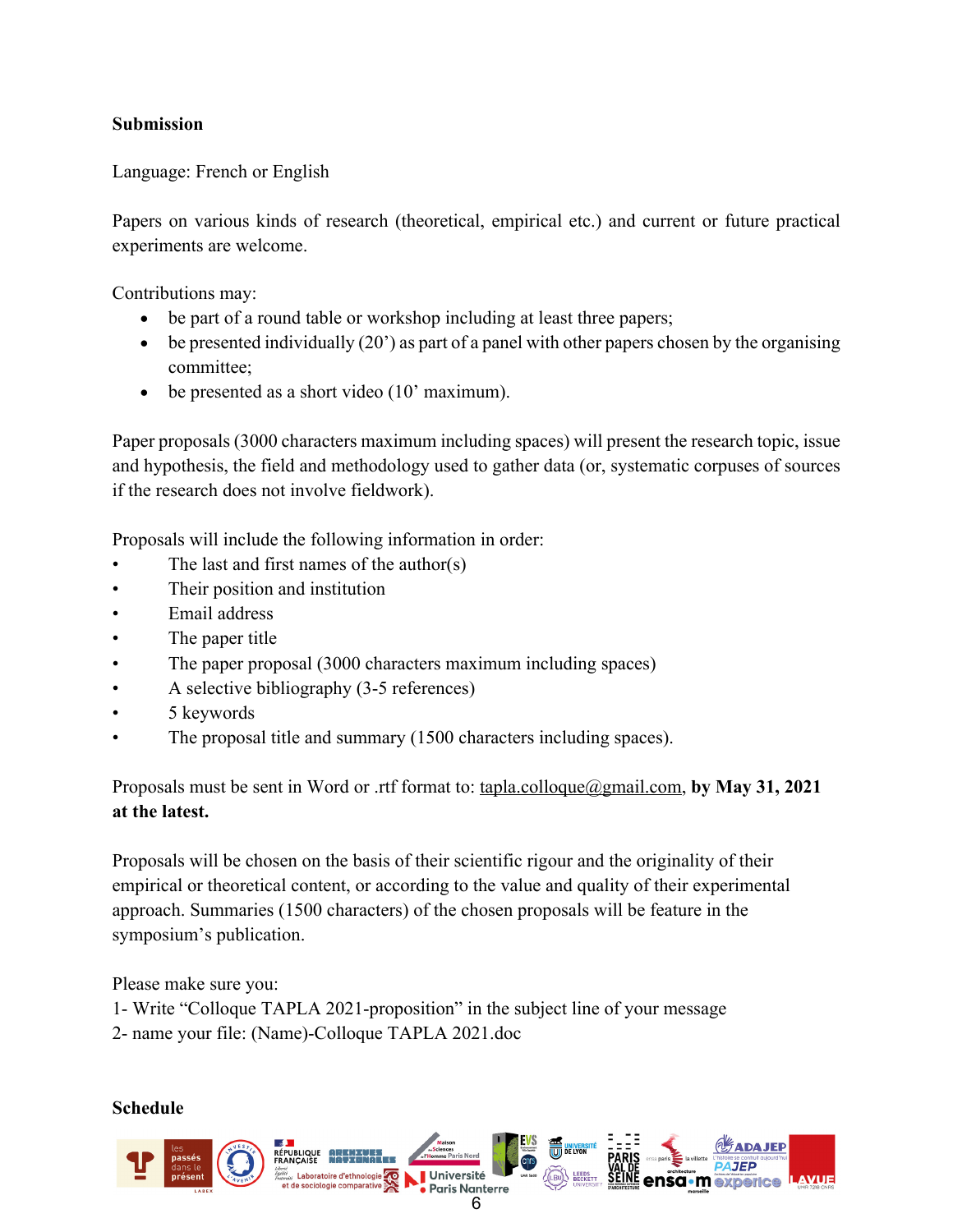- National and international call for papers launched (February 26, 2021)
- Paper proposals to be sent by **May 31,2021 at the latest** to tapla.colloque@gmail.com
- You will receive a response by June 21, 2021 at the latest.
- Presentation materials are to be submitted in .pdf format by November 22, 2021 at the latest.
- We plan to publish the conference proceedings by Autumn of 2022.

## **More information:**

On the TAPLA research project: https://tapla.hypotheses.org/

On the Labex research projects *Pasts in the present*: http://passes-present.eu/fr/terrains-daventuredu-passepour-lavenir-44347

## **Organising committee**

Delaunay Fanny, urbaniste, docteure en aménagement et urbanisme, ENSA Paris Val de Seine, CRH-LAVUE et Ingénieure d'étude TAPLA

Ramos Aurélien, paysagiste, doctorant en aménagement et urbanisme, ENSAP de Bordeaux, CRH-LAVUE et Ingénieur d'étude TAPLA

Raveneau Gilles, professeur des universités, anthropologue, Université Lumière Lyon 2, EVS

Roullier Clothilde, chargée d'études documentaires, responsable des fonds Jeunesse et Sports/Éducation populaire, Archives nationales

#### **Research committee**

*The research committee is made up of coordinators, the entire TAPLA team as well as international academic partners.* 

- Antonioli Manola UMR LAVUE PR ENSA Paris-La Villette
- Besse-Patin Baptiste post-doctorant en sciences de l'éducation chercheur associé au laboratoire EXPERICE
- Bouillon Florence UMR LAVUE MCF Paris 8
- Brown Fraser, professeur, Leeds University
- Delaunay Fanny : urbaniste, docteure en aménagement et urbanisme, ENSA Paris Val de Seine, CRH-LAVUE et Ingénieure d'étude TAPLA

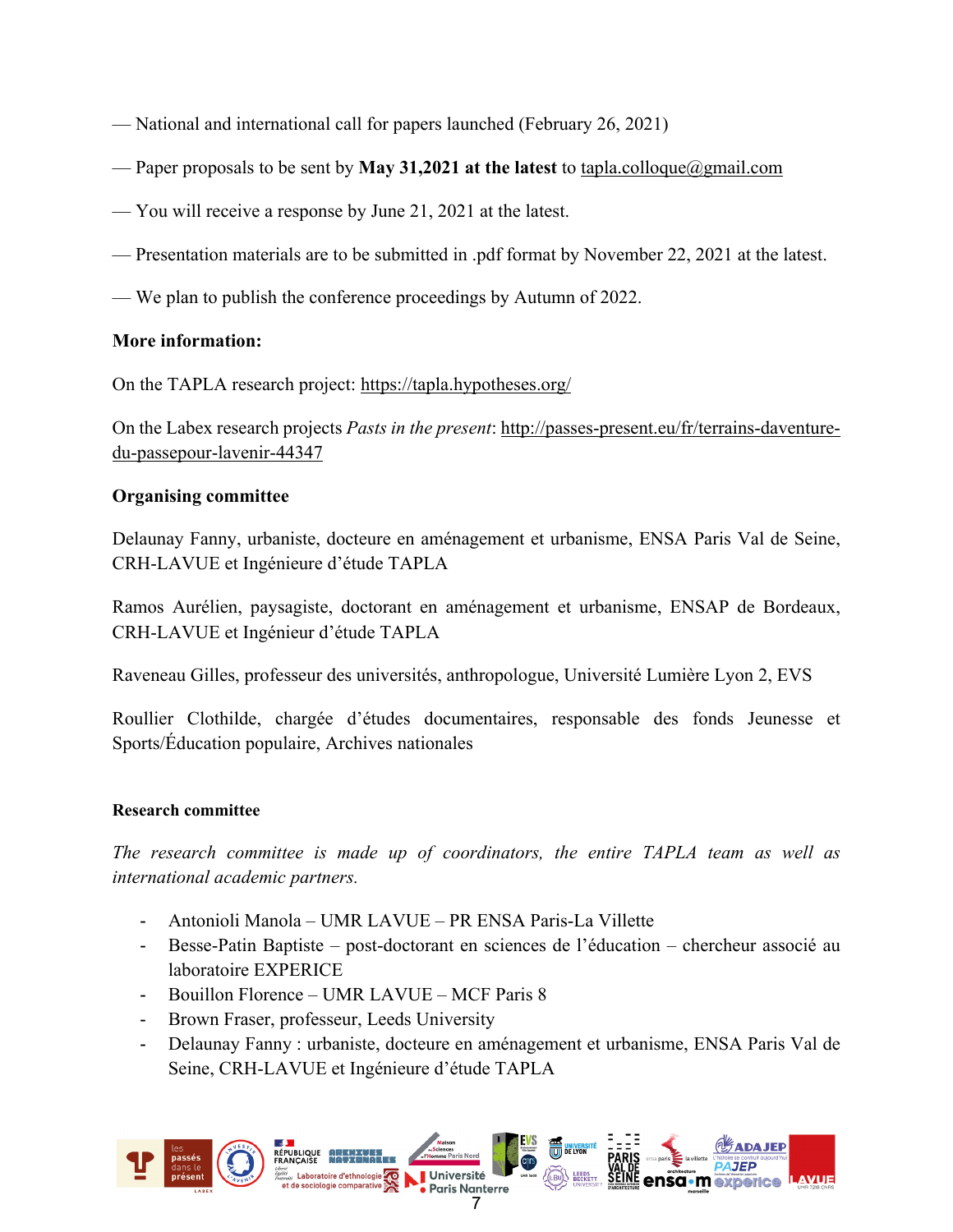- Hoddé Rainier UMR LAVUE PR émérite ENSA, responsable réseau Pédagogies coopératives
- Joëlle Libois Joëlle, Dir. Haute école de travail social HES-SO Genèvee
- Monnet Nadja, LAA UMR Lavue, MCF ENSA de Marseille
- Ramos Aurélien : paysagiste, doctorant en aménagement et urbanisme, ENSAP de Bordeaux, CRH-LAVUE et Ingénieur d'étude TAPLA
- Raveneau Gilles : professeur des universités, anthropologue, Université Lumière Lyon 2 (EVS) et Paris Nanterre (LESC)
- Roucous Nathalie, MCF Experice, Université Paris-13
- Roullier Clothilde : chargée d'études documentaires, responsable des fonds Jeunesse et Sports/Éducation populaire, Archives nationales
- Rozenholc Caroline UMR LAVUE MCF ENSA Paris-Val de Seine

# **Location**

The symposium will take place over three days, in Paris, from December 8 to 10, 2021: at the National School of Architecture Paris-Val de Seine (ENSAPVS) (day 1), at the National Archives on the Pierrefitte-sur-Seine site (day 2) and at the Paris Nord Maison des Sciences de l'Homme on the third and final day.

# **Bibliography**

Allaines-M (d'), D. 1975. *Terrain d'aventure et enfants des cités nouvelles : aperçu d'une expérience*, Paris, ESF.

Artières, C., Besse-Patin, B., *et al*., 2020. « L'aventure de Belle Beille », *SUD Volumes Critiques*, n°3 ENSAM.

Authier, J., Lehman-Frisch, S., 2012. « Il était une fois… des enfants dans des quartiers gentrifiés à Paris et à San Francisco », *Actes de la recherche en sciences sociales*, n°195, p. 58-73.

Bachelart, D.,2011. « « S'encabaner », art constructeur et fonctions de la cabane selon les âges Exploration biographique et photographique », *Éducation relative à l'environnement – Regards, Recherches, Réflexions*, 10 : 35-61.

Besse-Patin, B. 2018. « Loisir et éducation. La formalisation éducative des jeux dans un accueil périscolaire », *Revue française de pédagogie*, 204 : 5-16.

Collectif Interob, 2015. *L'accueil libre en terrains d'aventures et jardins Robinson. Une pratique à (re)découvrir*, Genève.

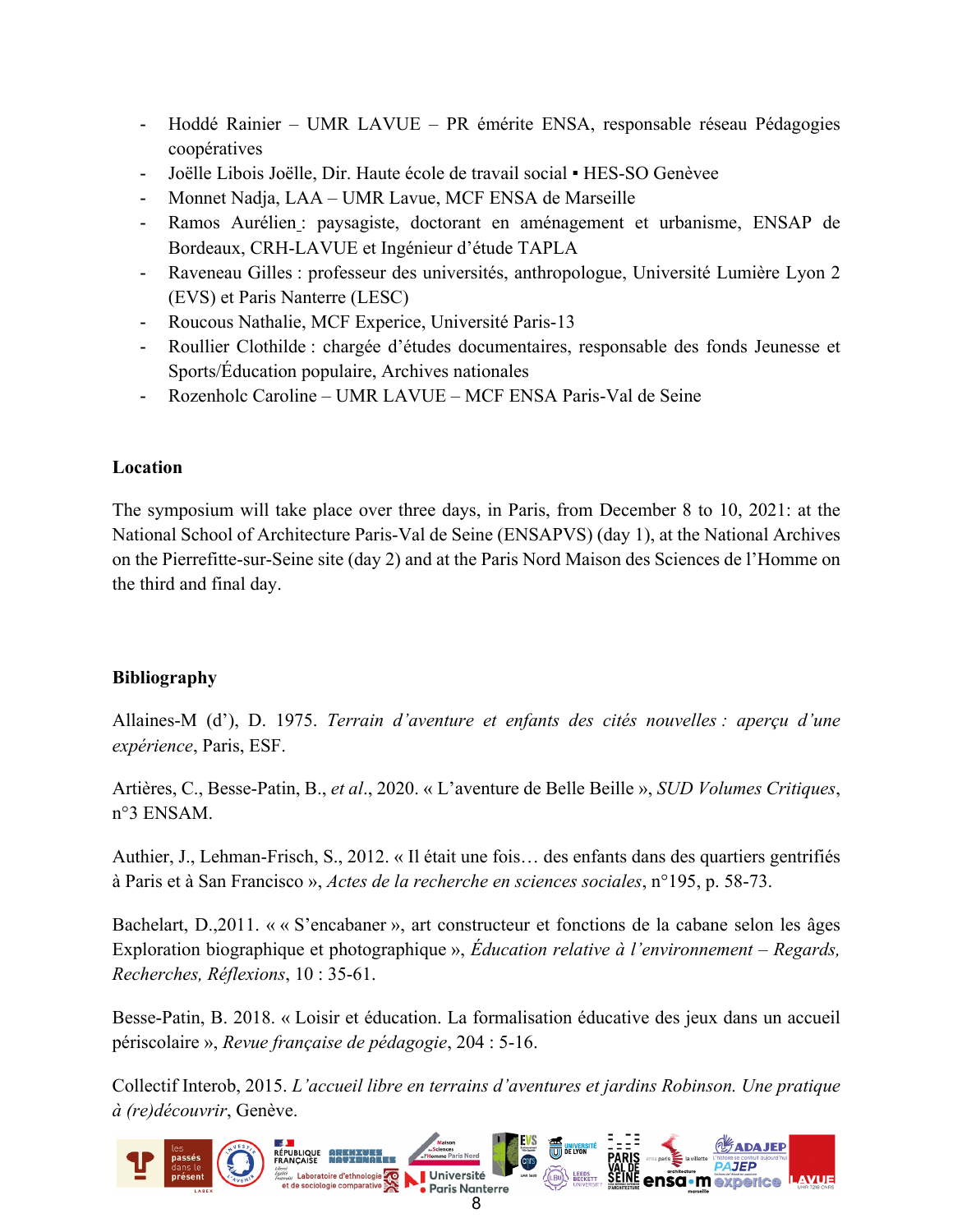Bonnin, P., 1977. « La cabane et l'animateur », In Chombart de Lauwe M., *Dans la ville, des enfants…*, Paris, Stock, p. 202-204.

Brown, F., 2007. *The Venture : A Case Study of an Adventure Playground*, Cardiff, Play Wales.

Buredn, G., 1948. « The Junk Playground ; an Educational Adjunct and an Antidote to Delinquency », The Friend.

Burkhalter, G., 2016. *The playground project*, Zürich, Kunsthalle, Éd.

Cadier, R., 2013. « La place centrale de l'activité sur un terrain d'aventure », *Anim'Acteur.ice*, n°11, p.2-3.

Cadier, R., 2014. « Qu'est-ce qu'un terrain d'aventure », *Les Cahiers de l'animation*, n° 87, p. 10- 11.

Cadier, R., 2014. « Une journée au Bauspielplatz », *Cahiers de l'animation*, n° 87, p. 12-15.

Casabianca, R., 1959. *Enfant sans air : Étude sociologique des enfants d'un quartier urbain*, Paris, Fleurus.

Cazalis, S. *et al.,* (dir.), 1980. *Enfants, à vous de jouer ! Terrains d'aventure, transformations d'espaces urbains*, Paris, Centre de création industrielle.

Châtelet, A-M., et al., 2003, L'*école de plein air ; une expérience pédagogique et architecturale dans l'Europe du XXe siècle,* Paris, Edition de la Recherche.

Cohen, D., 2007. *The Development of Play*. London, Routledge.

Conway, M., (dir.), 2017. *Adventure Playgrounds : The Essential elements*, London, Play England.

Flatard, Y. et Prémel, G., 1982. *Enfants bâtisseurs. Images d'un terrain d'aventures*. Paris, Scarabée.

Grandeau, F., 2020. *Ces jeunes, et si on les aimait… À Paris, des jeunes et des terrains d'aventure…* Paris, L'Harmattan.

Ingold, T., 2017, *Faire. Anthropologie, archéologie, art et architecture*, (traduction française de Hervé Gosselin et Hicham-Stéphane Afeissa), Paris, Éditions Dehors, 2017.

Ingold, T., 2018, *L'anthropologie comme éducation*, (traduction française de Maryline Pinton), Rennes, Presses Universitaires de Rennes.